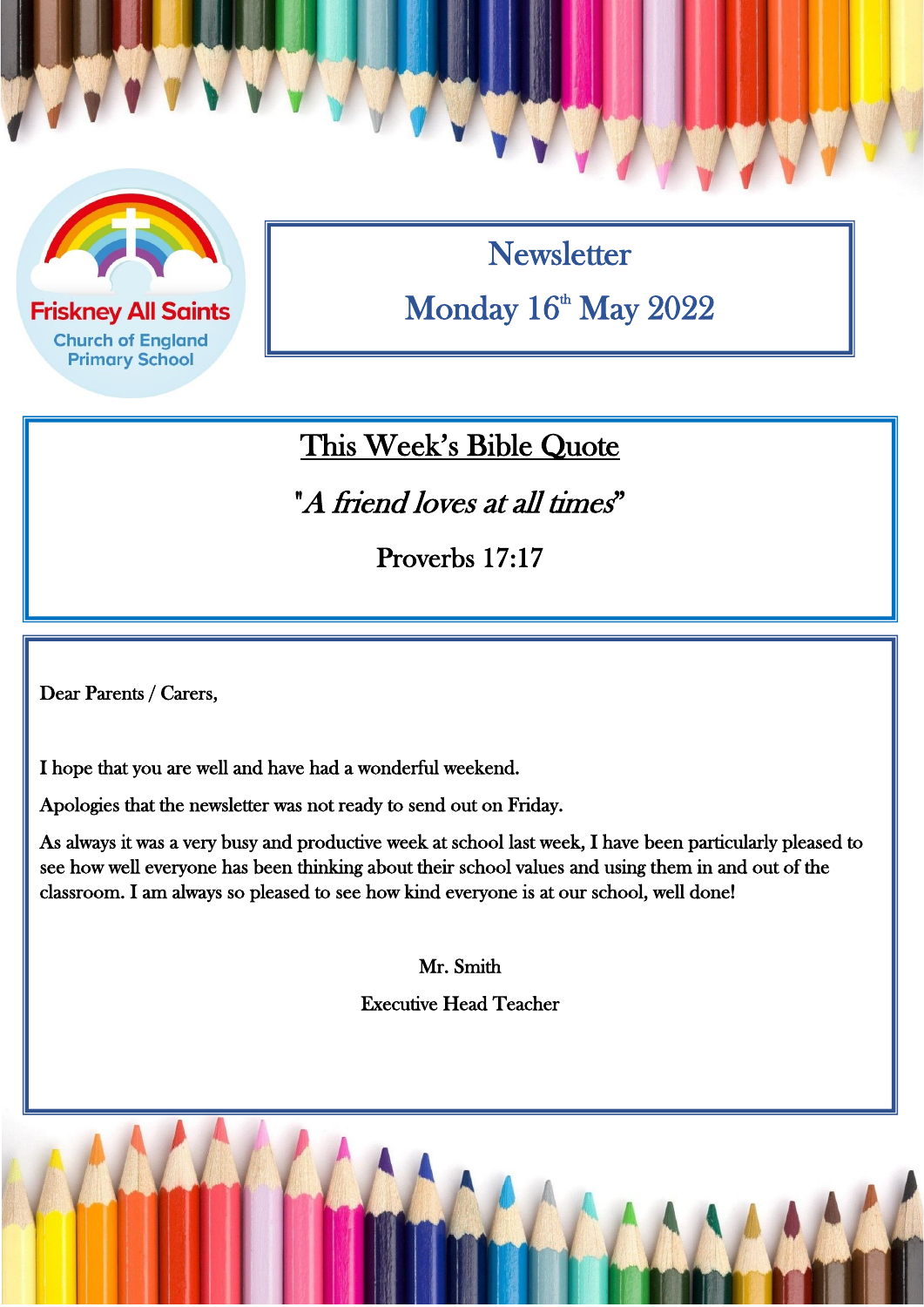

## How are you going to use the Friskney 5 this week?

## THUNK OF THE WEEK

(Something to get you thinking about as a family at home)

If you could change anything about the world what would it be?



| This Week's POM POM Challenge |                 |                  |                     |  |
|-------------------------------|-----------------|------------------|---------------------|--|
| <b>Class</b>                  | <b>POM POMs</b> | Points this week | <b>Total Points</b> |  |
|                               | 381             | 3                |                     |  |
| 9.                            | 377             |                  | h                   |  |
| 3                             | 500             |                  | 13                  |  |
|                               | 146             |                  | 10                  |  |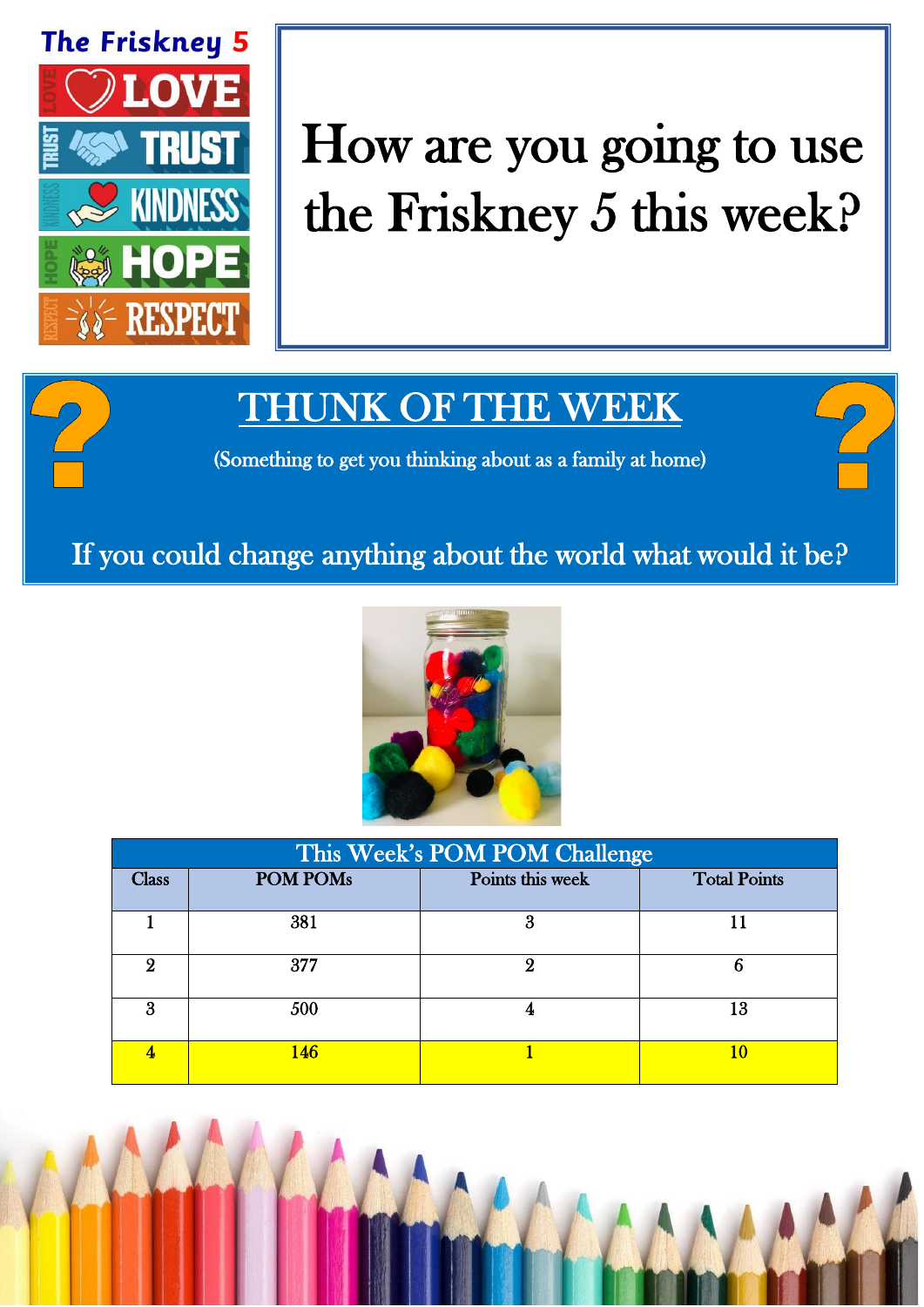

| This Week's Star of the Week |                                                                            |  |  |  |
|------------------------------|----------------------------------------------------------------------------|--|--|--|
| Class 1                      |                                                                            |  |  |  |
| Ariana Carter                | For always demonstrating our Friskney Five Values.                         |  |  |  |
|                              |                                                                            |  |  |  |
|                              |                                                                            |  |  |  |
| Oscar Halford                | For brilliant writing in English.                                          |  |  |  |
| Georgina Allen               | For a fabulous effort in Read, Write Inc.                                  |  |  |  |
|                              |                                                                            |  |  |  |
|                              |                                                                            |  |  |  |
| Annabelle Judd               | For a brilliant piece of persuasive writing.                               |  |  |  |
|                              |                                                                            |  |  |  |
| <b>Sky</b>                   | For settling in really well and offering lots of answers on her first day. |  |  |  |
|                              |                                                                            |  |  |  |
|                              |                                                                            |  |  |  |
| <b>Lottie Bond</b>           | For her perseverance and resilience and trying her best at table           |  |  |  |
|                              | tennis.                                                                    |  |  |  |
| Joshua Hughes                | For his sportsmanship and kindness to his opponents at table tennis.       |  |  |  |
|                              |                                                                            |  |  |  |

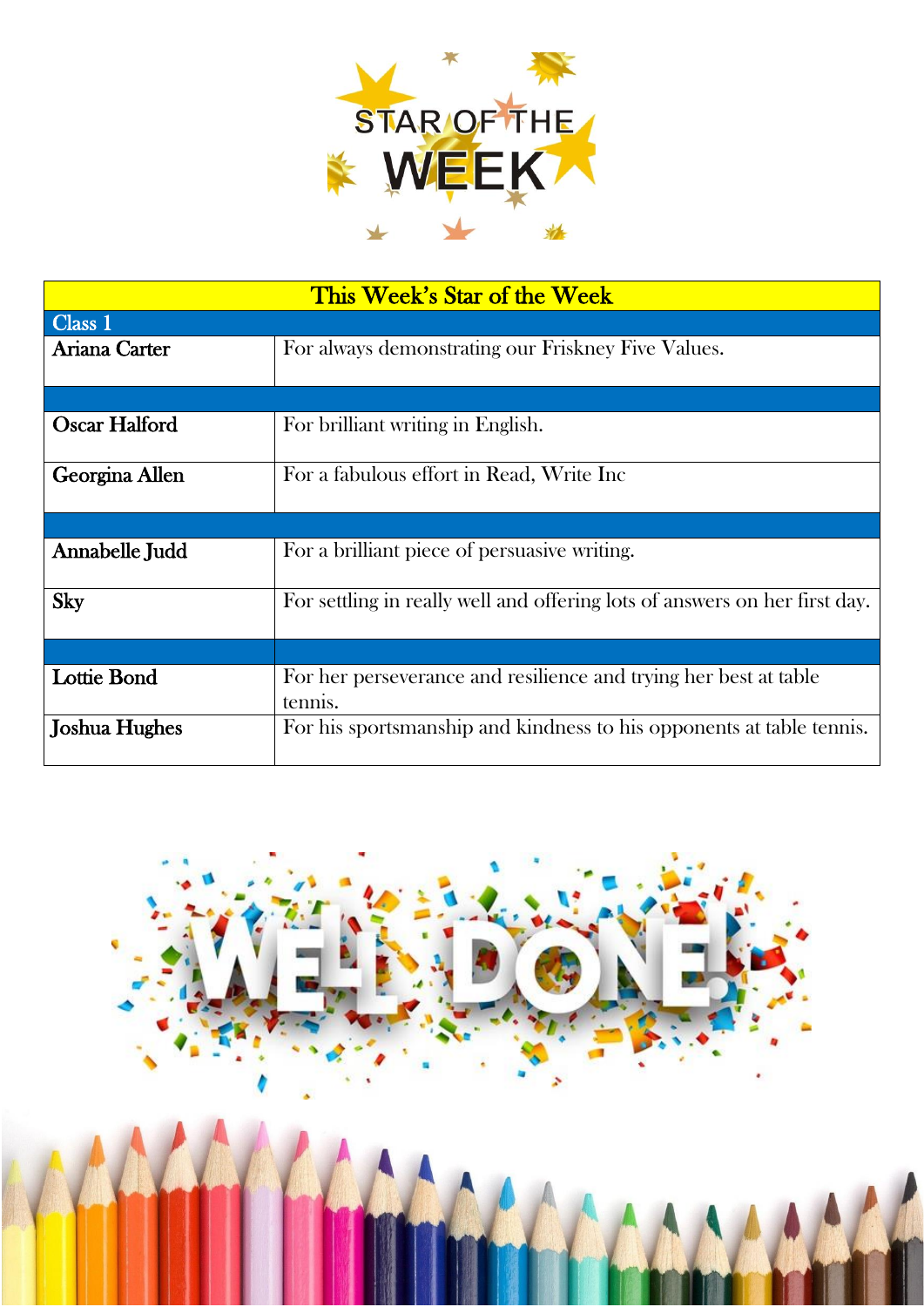

| Class 1 | 89.4%  |
|---------|--------|
| Class 2 | 93.35% |
| Class 3 | 93.75% |
| Class 4 | 95.10% |

Well done to Class 4 this week for having the best attendance, keep up the good work!

 $\overline{a}$ 



Just a reminder, could we please ensure that all school meals are booked via Parent Pay by Wednesday night each week.

Could you please ensure that all school uniform is named.

Reminder

Please don't forget that if you require before or after school care, we do run a breakfast club from 07:45am – 08:30am for a cost of £3 and an after-school club which runs from 3:00pm – 4:15pm at a cost of £5.

Both can be booked via Parent Pay, if you would like any more information about either of these, please feel free to contact the school office.